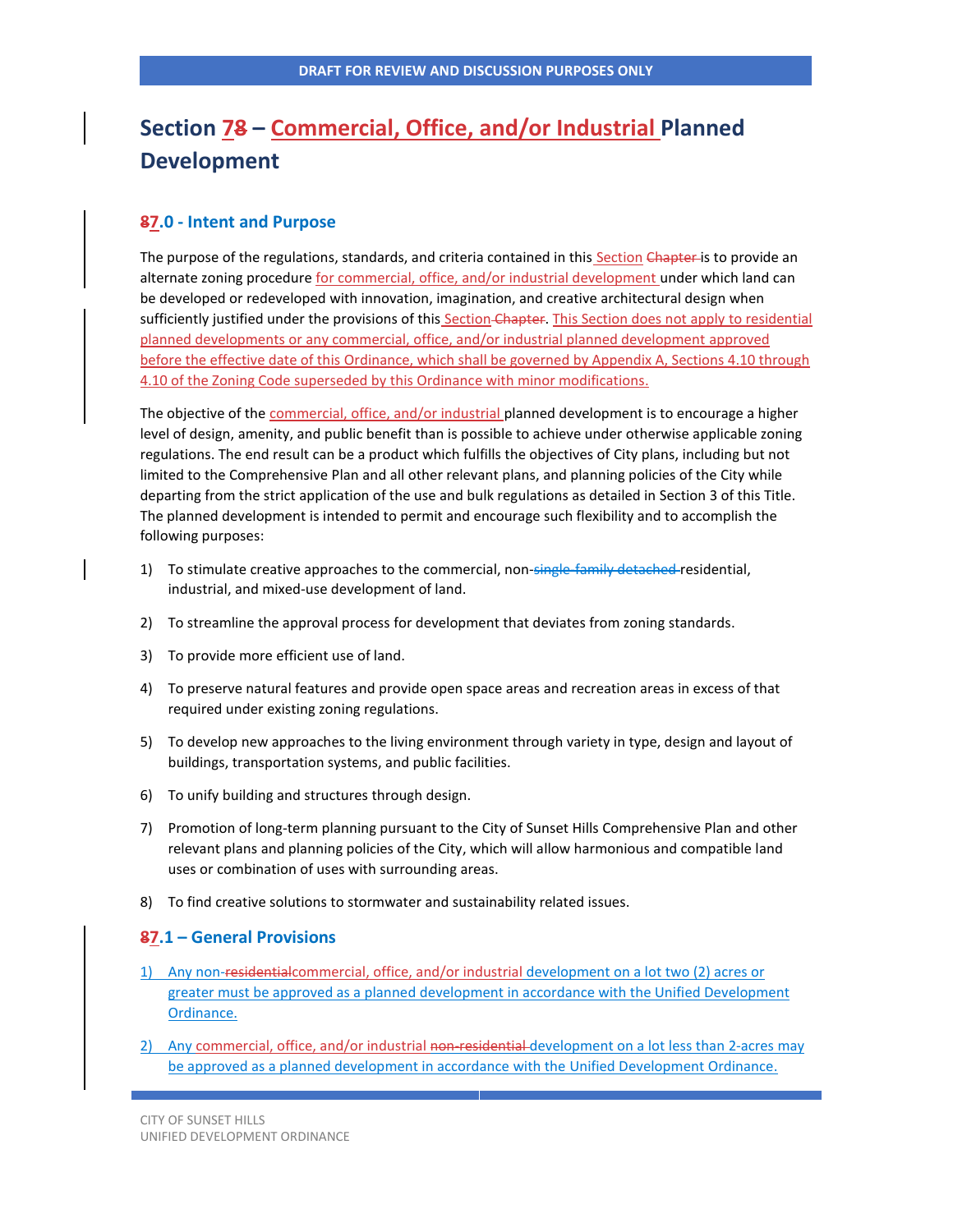- 1) The following must be approved as a planned development in accordance with the Unified Development Ordinance:
	- a) Any non-single-family-detached development on a lot of 2-acres or greater;
	- b) Any development in the R-1, R-2, R-3, R-4, R-5, or R-6 Districts which proposes a use that is not listed as permitted or conditional in Table 3.4.
- 2) The following may be approved as a planned development in accordance with the Unified Development Ordinance:

a) Any non-single-family-detached development on a lot less than 2-acres;

- 3) Each planned development should be presented and judged on its own merits. It shall not be sufficient to base justification for approval of a planned development upon an already existing planned development except to the extent such planned development has been approved as part of a development master plan.
- 4) The burden of providing evidence and persuasion that any planned development is necessary and desirable shall in every case rest with the applicant.
- 5) Buildings and uses or combinations of uses within a planned development shall be limited solely to those approved as part of the Ordinance granting a planned development permit provided, however, the Board of Aldermen may permit buildings and uses or combinations of buildings and uses in compliance with an approved development master plan.

## **87.2 – Standards for Review**

Modifications in conventional zoning and subdivision regulations are privileges and will be considered by the City only in direct response to the accrual of tangible benefits from the planned development to the City or the neighborhood in which it would be located. These benefits shall be in the form of exceptional amenities, outstanding environmental features, landscape, architectural or site design, or the conservation of special man-made or natural features of the site. In reviewing an application for a planned development, the Planning and Zoning Commission and the Board of Aldermen, as the case may be, shall be required to make certain findings based on the following standards:

- 1) **Required Findings.** No application for a planned developmentshall be approved unless all the following findings are made about the proposal:
- 2) **City Plans.** The planned development shall conform with the general planning policies of the City's official plans, including but not limited to the Comprehensive Plan, Design Guidelines, and other relevant plans and planning policies of the City.
- 3) **Public Welfare.** The planned development shall be so designed, located, and proposed to be operated and maintained that it will not impair an adequate supply of light and air to adjacent property and will not substantially increase the danger of fire or otherwise endanger the public health, safety, and welfare.
- 4) **Impact on Other Property.** The planned developmentshall not be injurious to the use or enjoyment of other property in the neighborhood for the purposes permitted in the district, shall not impede the normal and orderly development and improvement of surrounding properties for uses permitted in the zoning district, shall not be inconsistent with the community character of the neighborhood, shall not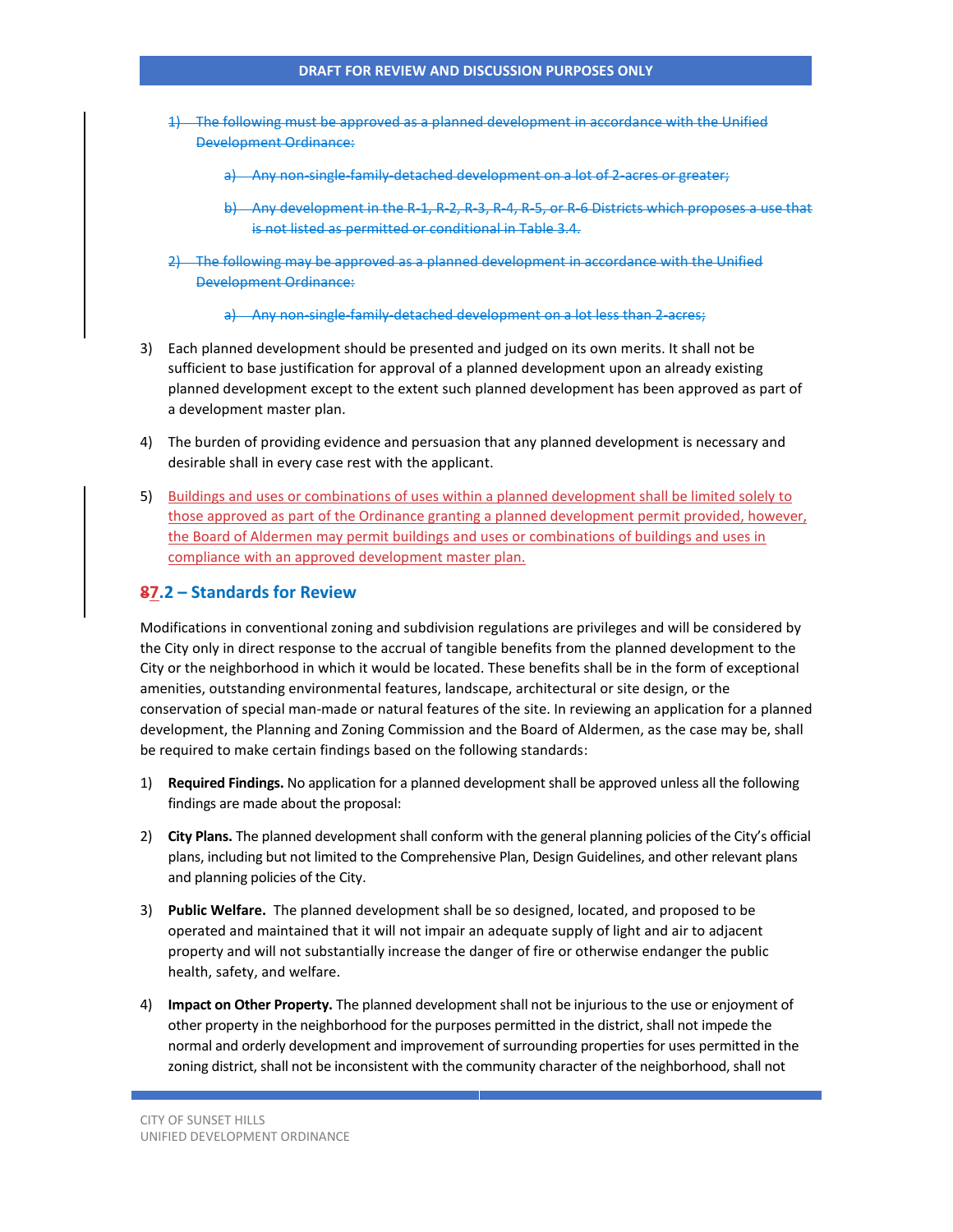alter the essential character of the neighborhood and will be consistent with the goals, objectives, and policies set forth in the Comprehensive Plan, and shall not adversely affect the character of or impair property values within the neighborhood, or be incompatible with other property in the immediate vicinity.

- 5) **Impact on Public Facilities and Resources**. The planned development shall be so designed that adequate utilities, road access, drainage, and other necessary facilities will be provided to serve it. The planned development shall include such impact donations as may be reasonably determined by the Board of Aldermen. These required impact donations shall be calculated in reasonable proportion to impact of the planned development on public facilities and infrastructure.
- 6) **Archaeological, Historical or Cultural Impact**. The planned development shall adequately consider any substantially adverse impact of a known archaeological, historical, or cultural resource located on or off the parcel(s) proposed for development.
- 7) **Parking and Traffic.** The planned developmentshall have or make adequate provision to provide ingress and egress to the proposed use by motorized and nonmotorized modes of transportation in a manner that minimizes traffic congestion in the public streets and provides adequate access for emergency vehicles.
- 8) **Adequate Buffering.** The planned development shall have adequate landscaping, public open space, and other buffering features to protect uses within the development and surrounding properties.
- 9) **Performance.** The applicant shall demonstrate to the City reasonable assurance that, if authorized, the planned development can be completed according to schedule as designed.
- 10) **Appearance.** The design of all buildings, structures, and facilities on the site of the planned development shall meet the design related recommendations of the relevant City plans, including but not limited to the Comprehensive Plan and other relevant plans and planning policies of the City.
- 11) **Signs.** Any sign on the site of the planned development shall be in conformity with or shall satisfy the standards of review for variations as detailed in Section  $\frac{5-10.3}{5}$  of this Title.

#### *87.2.1 – Modification Standards.*

In addition to the findings required above, the following standards shall be utilized in considering applications for modifications of the conventional zoning and subdivision regulations for a planned development. These standards shall not be regarded as inflexible but shall be used as a framework by the City to test the quality of the amenities, benefits to the community, and design and desirability of the proposal.

- 1) **Integrated Design.** A planned developmentshall be laid out and developed as a unit in accordance with an integrated overall design. This design shall provide for safe, efficient, convenient, and harmonious grouping of structures, uses and facilities, and for appropriate relation of space inside and outside buildings to intended uses and structural features, utilizing quality building materials and a design consistent with guidelines, policies, and recommendations of relevant City plan.
- 2) **Beneficial Common Open Space.** Any common open space in the planned developmentshall be integrated into the overall design. Such spaces shall have a direct functional or visual relationship to the main building(s) and not be of isolated or leftover character. The following would not be considered usable common open space:
	- a) Areas reserved for the exclusive use or benefit of an individual tenant or owner.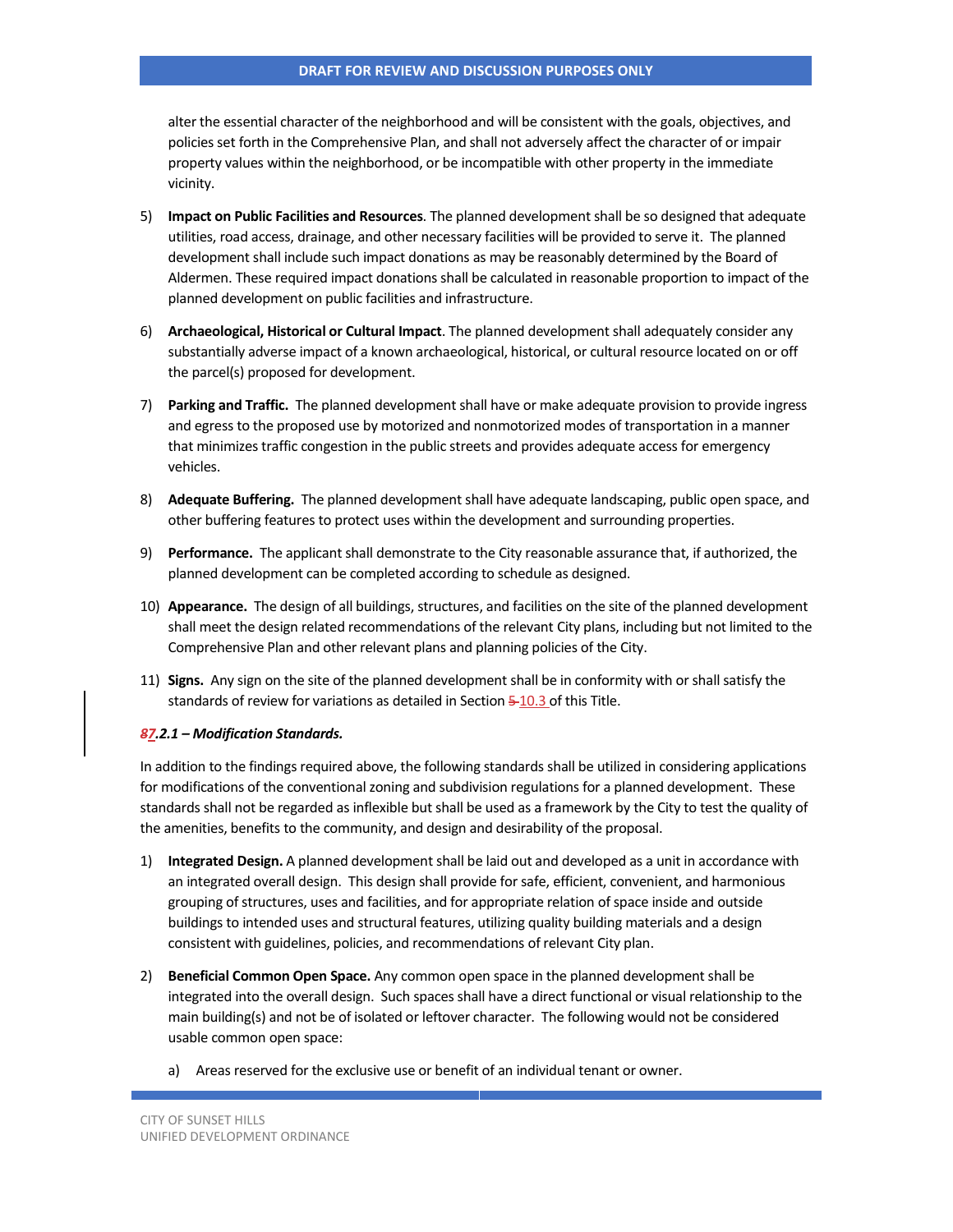- b) Dedicated streets, alleys, and other public rights-of-way.
- c) Vehicular drives, parking, loading and storage area.
- d) Irregular or unusable narrow strips of land less than 15 feet wide.
- 3) **Location of Higher Buildings**. Higher buildings shall be located within the planned development in such a way as to dissipate any material adverse impact on adjoining lower buildings within the development or on surrounding properties and shall not unreasonably invade the privacy of occupants of such lower buildings.
- 4) **Functional and Mechanical Features**. Exposed storage areas, trash and garbage retainers, exposed machinery installations, service areas, truck loading areas, utility buildings and structures, and similar accessory areas and structures shall be accounted for in the design of the planned development and made as unobtrusive as possible. They shall be subject to such setbacks, special planting or other screening methods as shall reasonably be required to prevent their being incongruous with the existing or contemplated environment and the surrounding properties.
- 5) **Visual and Acoustical Privacy**. The planned development shall provide reasonable visual, and acoustical privacy for each-dwelling unit and tenant space. Fences, insulations, walks, barriers, and landscaping shall be used as appropriate for the protection and aesthetic enhancement of property and the privacy of its occupants, screening of objectionable view or uses, and reduction of noises.
- 6) **Sustainable Best Practices**. A planned developmentshall be designed with consideration given to various methods of site design and building location, architectural design of individual structures, landscaping design, and infrastructure reflective of sustainable best practices.
- 7) **Landscape Conservation and Visual Enhancement**. The existing landscape and trees in a planned development shall be conserved and enhanced, as feasible, by minimizing tree and soil removal, and the conservation of special landscape features such as streams, ponds, groves, and land forms. The addition or use of larger trees, shrubs, flowers, fountains, ponds, special paving amenities will be encouraged to the extent of their appropriateness and usefulness to the planned development and the likelihood of their continued maintenance.
- 8) **Drives, Parking and Circulation**. Principal vehicular access shall be from dedicated public streets, and access points shall be designed to encourage smooth traffic flow with controlled turning movements and minimum hazards to vehicular or pedestrian traffic. With respect to vehicular and pedestrian circulation, including walkways, interior drives and parking, special attention shall be given to minimizing the number of vehicular access points to public streets, the location of access points to the public streets, width of interior drives and access points, general interior circulation, separation of pedestrian and vehicular traffic, adequate provision for service by emergency vehicles, and arrangement of parking areas that are safe and convenient, and insofar as feasible, do not detract from the design of proposed buildings and structures and the neighboring properties.
- 9) **Storm Water.** Special attention shall be given to proper site surface drainage so that removal of surface waters will not adversely impact neighboring properties or the public storm drainage system. Surface water in all paved areas shall be collected at intervals so that it will not obstruct the flow of vehicular or pedestrian traffic.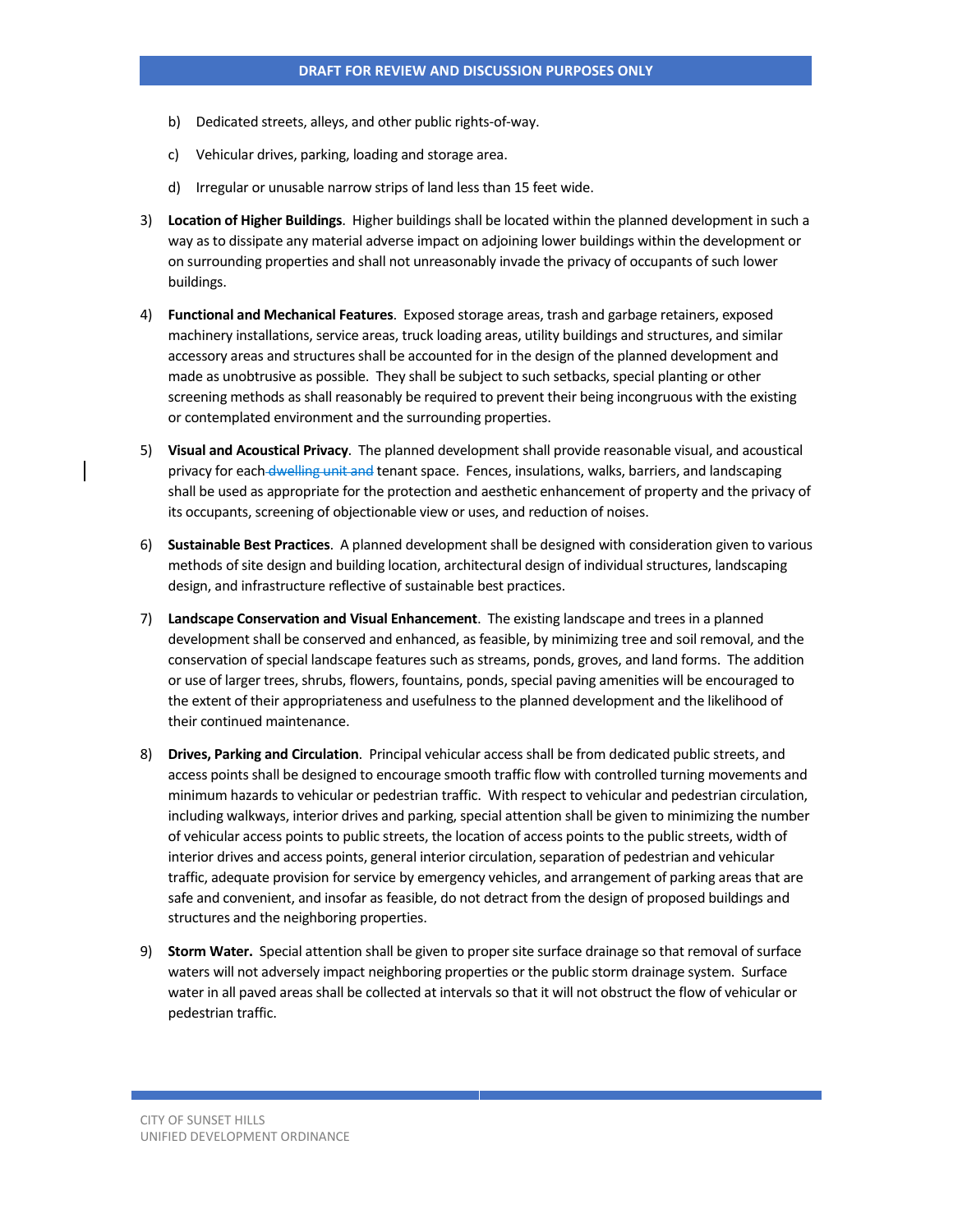# **87.3 – Site Development Allowances**

Notwithstanding any limitations on variations which can be approved as contained elsewhere in the Zoning Code, site development allowances, i.e., deviations or relief from the underlying zoning provisions set forth outside this Chapter may be approved provided the applicant specifically identifies each such site development allowance and demonstrates how each such site development allowance would be compatible with surrounding development, is in furtherance of the stated objectives of this section and is necessary for proper development of the site.

## **87.4 - Procedures**

The following steps are provided to assure the orderly review of every planned development application in a timely and equitable manner:

#### *87.4.1 - Pre-filing Review and Transmittal of Application*

#### 1) **Conference.**

- a) A prospective applicant, prior to submitting a formal application for a planned development, shall meet for a pre-filing conference(s) with the City Administrator or his/her designee, and any other City staff or official so designated. The purpose of the conference(s) is to help the applicant understand the City plans, including but not limited to the Comprehensive Plan and other relevant plans and planning policies of the City, the Unified Development Ordinance, the site development allowances, the standards by which the application will be evaluated, and the application requirements.
- b) After the initial prefiling conference, the prospective applicant shall introduce their project to the Board of Aldermen during the public meeting. The Board of Aldermen may provide feedback to the applicant based on materials presented. This feedback from the Board of Aldermen is intended to provide the applicant with an initial impression relative to the character, appropriateness, and intensity of the proposed development, prior to the applicant officially filing for a planned development. Any comments and feedback from the Board of Aldermen at this meeting is non-binding. The applicant is expected to provide a brief narrative and development concept plan sufficient to communicate the character of the proposed development.
- c) After reviewing the planned development process, the applicant may request a waiver of any application requirement which in the applicant's judgment should not apply to the proposed planned development. Such request shall be made in writing prior to the submission of the formal application documents.
- d) All requests for waiver shall be reviewed within 30 working days by the City Administrator or his/her designee. A final determination regarding the waiver shall be given to the prospective applicant following the decision.
- e) The applicant, prior to submitting a formal application for a planned development, will be required to schedule a neighborhood meeting to discuss the proposed planned development and its impact on area residents. The applicant shall send a written notice of the meeting via first class mail to all owners (as determined from current real estate tax records) of property located within 500 feet of any lot line of the subject property included in the proposed planned development. Such notice shall be mailed not less than 15 days prior to the date of the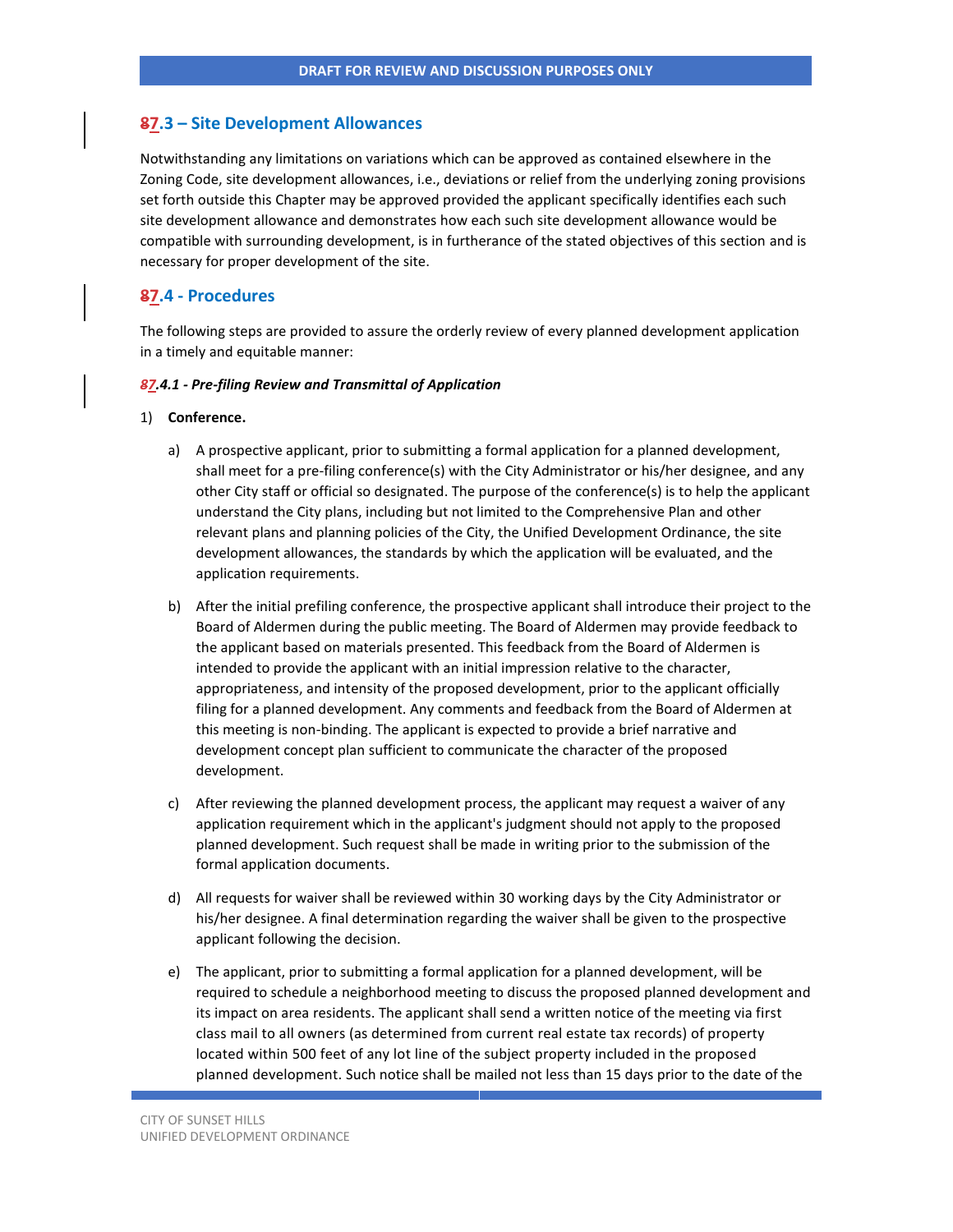meeting. A copy of the notice and mailing list shall be provided to the City Administrator or his/her designee. A written summary of comments made at the meeting shall be maintained and submitted by the applicant with the application.

- 2) **Filing of Application.** Following the completion of the prefiling conference(s), the applicant shall file an application for a planned development in accordance with this Section. The City Administrator or his/her designee shall deliver copies of the application to other appropriate City departments for review and comment.
- 3) **Deficiencies.** The City Administrator or his/her designee shall determine whether the application is complete. If the City Administrator or his/her designee determines that the application is not complete, he/she shall notify the applicant in writing of any deficiencies and shall take no further steps to process the application until the deficiencies are remedied.
- 4) **Report on Compliance.** A copy of the complete application and a written report incorporating the comments of City staff and other agencies regarding the compliance of the proposed planned development with the requirements and standards of this Section shall be delivered to the Planning and Zoning Commission prior to the public hearing.
- 5) **Determination Not Binding.** Neither the City Administrator's or his/her designee's determination that an application is complete nor any comment made by the City Administrator or his/her designee or City staff at a prefiling conference or as part of the review process shall be intended or construed as a formal or informal recommendation for the approval of a planned development permit for the proposed planned development, or component part thereof, nor shall be intended or construed as a binding decision of the City, the Planning and Zoning Commission or any staff member.

#### *87.4.2 - Review and Action by the Planning and Zoning Commission:*

- 1) Upon receiving the report from the City Administrator or his/her designee, the Planning and Zoning Commission shall hold at least one public hearing on the proposed planned development. Notice of the public hearing shall be provided and the public hearing shall be conducted in accordance with the provisions of this Section, State law and rules of procedure adopted by the Planning and Zoning Commission, including Section 134: Public Notices.
- 2) The Planning and Zoning Commission shall review the application, the standards and requirements established by this Section, the report of the City Administrator or his/her designee, and any oral and written comments received by the Planning and Zoning Commission before or at the public hearing. Within 45 days following the close of the public hearing and at a regular meeting, the Planning and Zoning Commission shall make specific written findings addressing each of the standards set forth in this Section and transmit such findings, together with a recommendation of approval, approval with conditions, or disapproval to the Board of Aldermen.

#### *87.4.3 - Review and Action by the Board of Aldermen:*

1) Within 90 days of receipt of the recommendation of the Planning and Zoning Commission, the Board of Aldermen shall hold at least one public hearing on the proposed planned development. Notice of the public hearing shall be provided and the public hearing shall be conducted in accordance with the provisions of this Section, State law and rules of procedure adopted by the Board of Aldermen, including Section 134: Public Notices.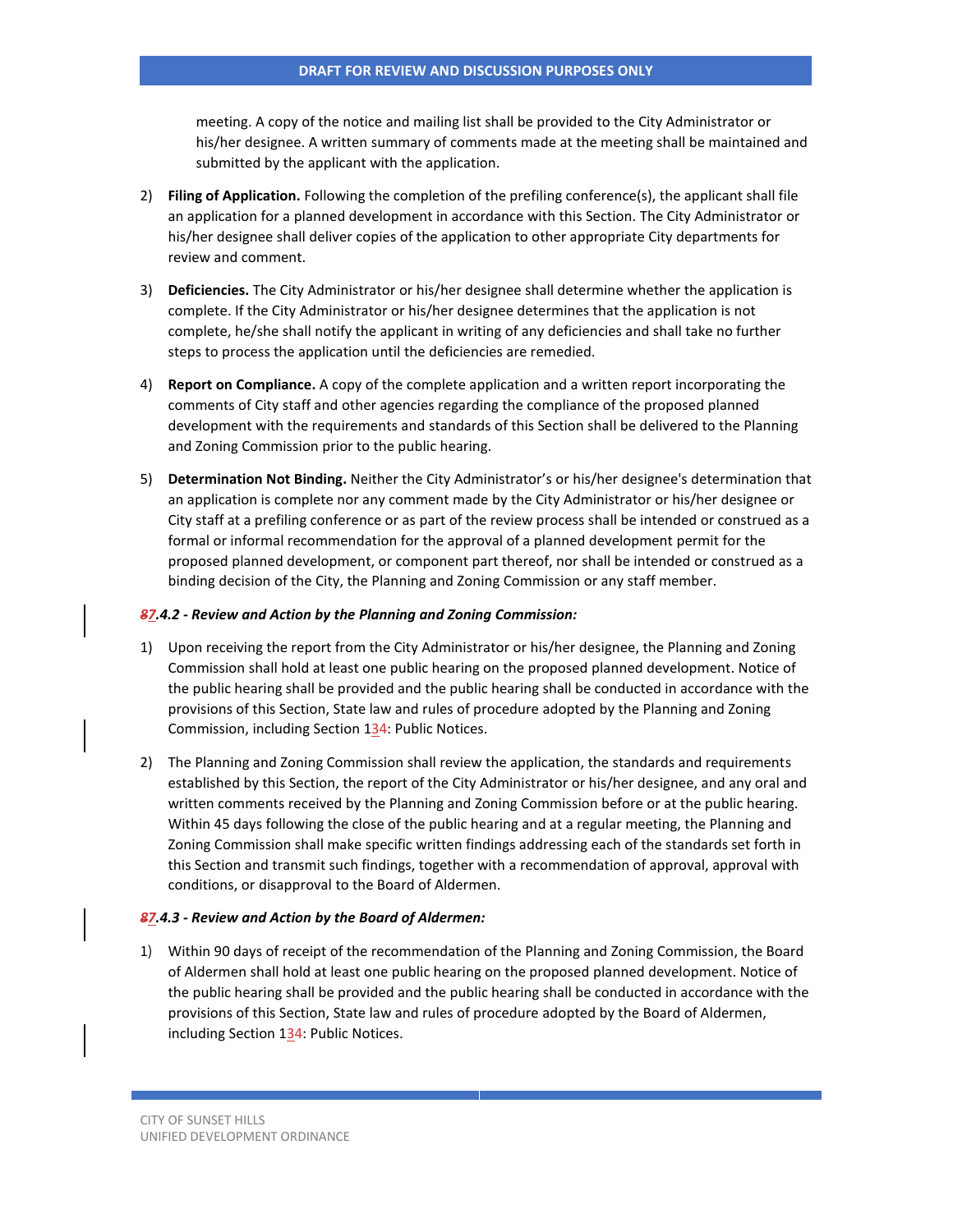- 2) The Board of Aldermen shall review the application, the standards and requirements established by this Section, the report of the City Administrator or his/her designee, the recommendation of the Planning and Zoning Commission, and any oral and written comments received by the Board of Aldermen before or at the public hearing. The Board of Aldermen shall then either:
	- a) deny the application;
	- b) refer the application back to the Planning and Zoning Commission for further review;
	- c) postpone further consideration pending the submittal of additional information, including any application requirement previously waived; or
	- d) adopt an Ordinance approving the planned development permit.
- 3) In approving a planned development permit, the Board of Aldermen may attach such conditions to the approval as it deems necessary to have the proposed use or combination of uses meet the standards set forth in this Section and to prevent or minimize adverse impacts on other property in the immediate vicinity. Such conditions may include, but are not limited to: limitations on size, bulk, and location; requirements for landscaping, signage, outdoor lighting, provisions for adequate ingress and egress; hours of operation; and such other conditions as the Board of Aldermen may deem to be in furtherance of the objectives of this Section.
- 4) **Protest**. In case of a protest petition against any proposed planned development signed and acknowledged by the owners of thirty percent or more, either of the areas of the land (exclusive of streets and alleys) included in such proposed planned development or within an area determined by lines drawn parallel to and one hundred and eighty-five feet distant from the boundaries of the proposed planned development, such amendment shall not become effective except by the favorable vote of two-thirds of all the members of the Board of Aldermen. The 30% threshold required for a protest under this Section is determined by computing a ratio of the total area contained in the protesting lots divided by the area contained in all lots within the 185 foot radius of the subject parcel.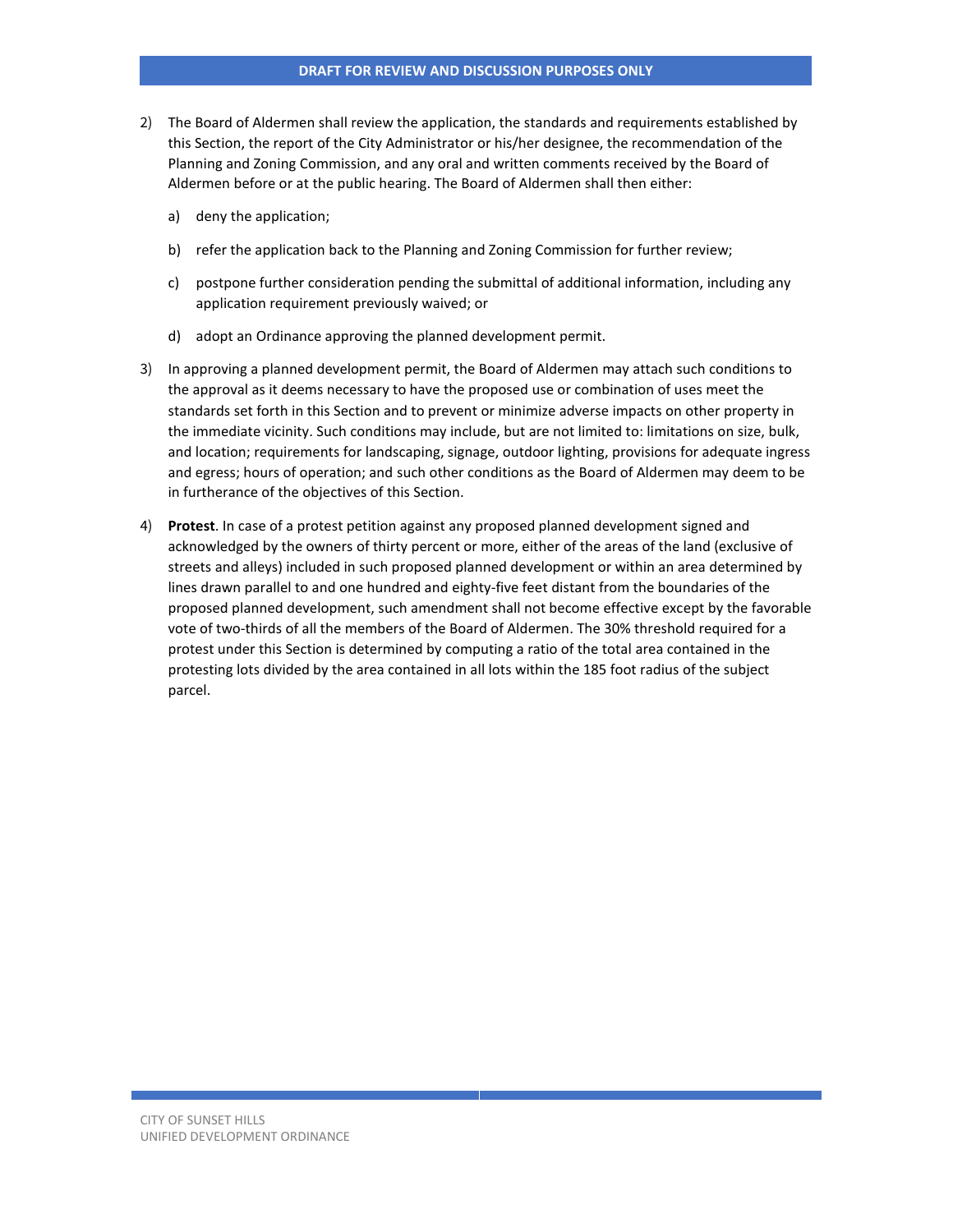

# **Planned Unit Development Protest Petition**



#### Legend

Subject Parcel

Lots within 185 feet of Subject Parcel

Protest Boundary

- Protesting Lots
- $\sqrt{185 \text{ feet}}$

#### **Sample Calculation**

Total area\* of Lots within 185 feet<br>of Subject Parcel = 324,000 sq.ft.

Total area\* of Protesting Lots = 84,000 sq.ft.

84,000 / 324,000 = 0.259 (25.9%)

#### Favorable vote of 2/3 of members of Board is not required to approve Conditional Use.

In this example, the total area' of protesting lots<br>would need to be at least 97,200 sq.ft. to meet the<br>30% threshold.

\*area is exclusive of streets and alleys

CITY OF SUNSET HILLS UNIFIED DEVELOPMENT ORDINANCE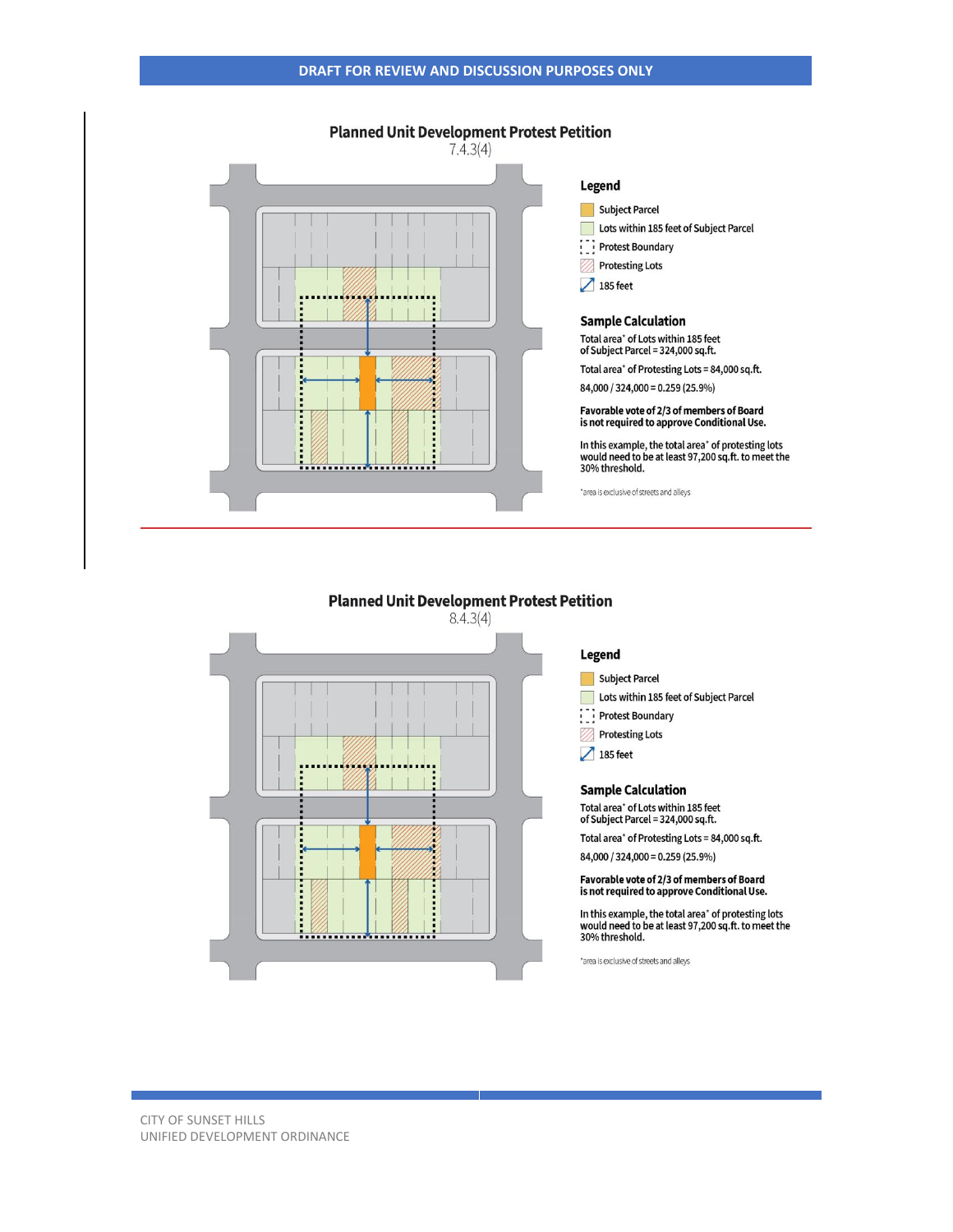# **87.5 - Application Requirements**

- 1) An application for a planned development may only be filed by one who has an ownership interest, or the agents thereof; or any contract purchaser or anyone holding an option to purchase the parcel of land on which the use or combination of uses is to be located.
- 2) Applications for a planned development shall be filed with the City Administrator or his/her designee in such form and accompanied by such information, with sufficient copies, as shall be established from time to time by the City. Every application shall contain, at a minimum, the following information, and related data:
	- a) The names and addresses of the owner of the subject property, the applicant, and all persons having an ownership or beneficial interest in the subject property and proposed planned development.
	- b) A statement from the owner of the subject property, if not the applicant, approving of the filing of the application by the particular applicant.
	- c) A survey of, and legal description and street address for the subject property.
	- d) A narrative describing the proposed planned development's overall character, uses, operations, intent, and impact.
	- e) A zoning analysis and narrative identifying conformity with zoning standards, any site development allowances being requested, and the rationale for why each requested site development allowance is necessary and desirable.
	- f) A statement indicating compliance of the proposed planned development with relevant City plans, including but not limited to the Comprehensive Plan and other relevant plans and planning policies of the City; and evidence of the proposed project's compliance in specific detail with each of the "Standards for Review" for planned developments.
	- g) A scaled site plan showing the existing contiguous land uses, natural topographic features, zoning districts, public thoroughfares, transportation, and utilities.
	- h) A scaled site plan of the proposed planned development showing lot area, the required yards and setbacks, contour lines, common space, and the location, floor area ratio, lot area coverage and heights of buildings and structures, number of parking spaces and loading areas.
	- i) Schematic drawings illustrating the design and character of the building elevations, types of construction, and floor plans of all proposed buildings and structures. The drawings shall also include a schedule showing the number, type, and floor area of all uses or combinations of uses, and the floor area of the entire development.
	- j) A landscaping plan showing the location, size, character and composition of vegetation and other material.
	- k) The substance of covenants, easements, and other restrictions existing and any to be imposed on the use of land, including common open space, and buildings or structures.
	- l) A schedule of development showing the approximate date for beginning and completion of each stage of construction of the planned development.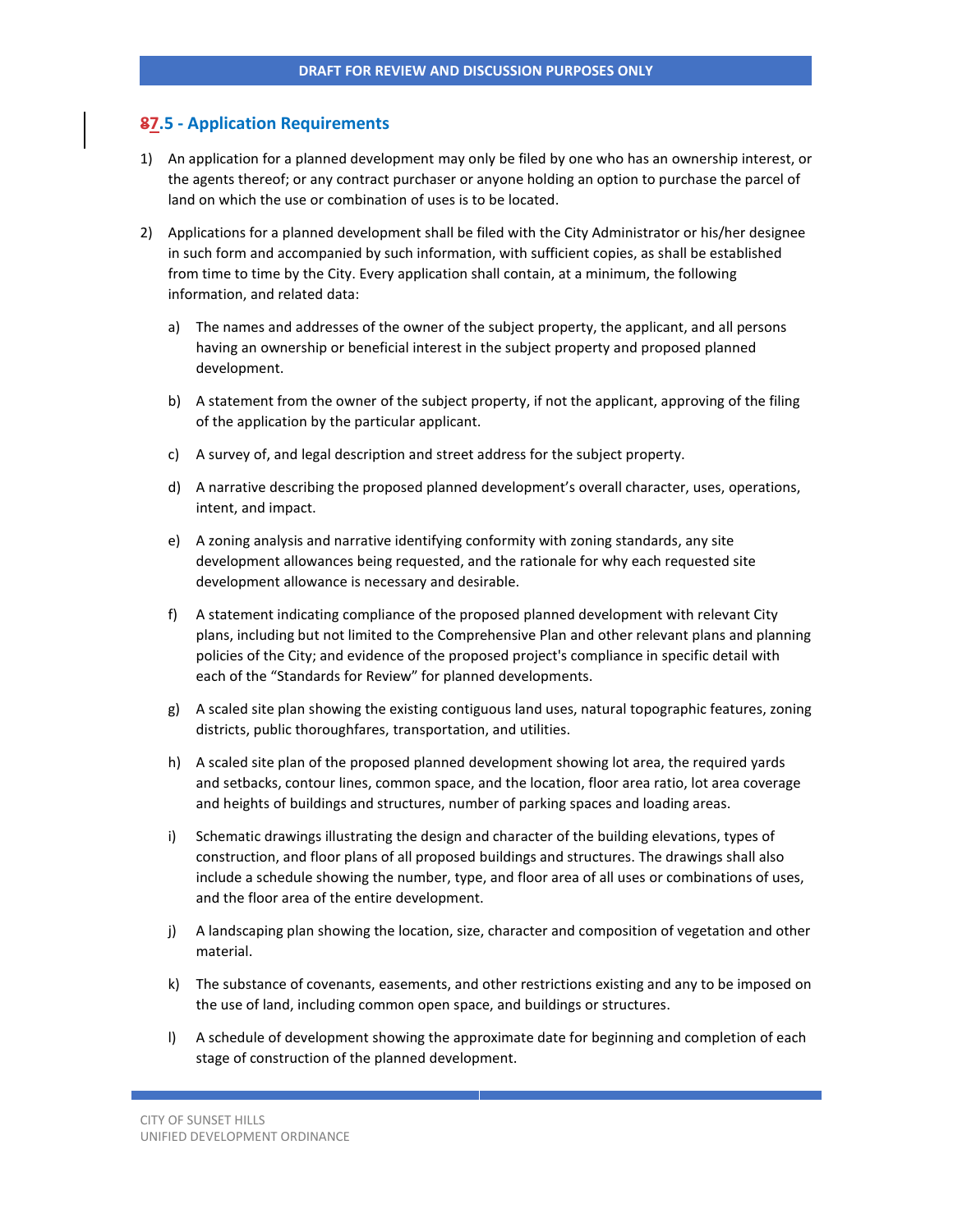- m) A professional traffic study performed by a firm chosen by the City showing the proposed traffic circulation pattern within and in the vicinity of the area of the planned development, including the location and description of public improvements to be installed, any streets and access easements, and any impact on current conditions.
- n) A professional economic analysis acceptable to the City, including the following:
	- i. The financial capability of the applicant to complete the proposed planned development;
	- ii. Evidence of the project's economic viability; and
	- iii. An analysis summarizing the economic impact the proposed planned development will have upon the City.
- o) Copies of all environmental impact studies as required by law.
- p) An analysis setting forth the anticipated demand on all City services.
- q) A plan showing off-site utility improvements required to service the planned development, and a report showing the cost allocations and funding sources for those improvements.
- r) A stormwater management plan, to include stormwater calculations and site drainage plan for the planned developed.
- s) A written summary of residents' comments, pertaining to the proposed application, from any meeting held pursuant to subsection 5.1.1.d7.4.3 above.
- t) Where a proposed Planned Development includes a request for subdivision the requirements of Section  $67.2.3$  (Improvement Plans) must be met and shall be submitted as a part of the Planned Development application.
- u) Where a proposed Planned Development includes a request for subdivision with improvements, the requirements of Section  $67.2.5$  (Improvements installed or guaranteed) must be met.
- 3) Every application must be accompanied by a fee in such amount as established from time to time by the Board of Aldermen to defray the costs of providing notice and contracting with independent professionals to review applications as required. Such professional costs may include but are not limited to engineering, legal fees, traffic analyses, environmental impact studies, land use design or other similarly related professional studies. Additional materials may be required during the review of a proposed planned development if determined necessary by the Planning and Zoning Commission or the Board of Aldermen.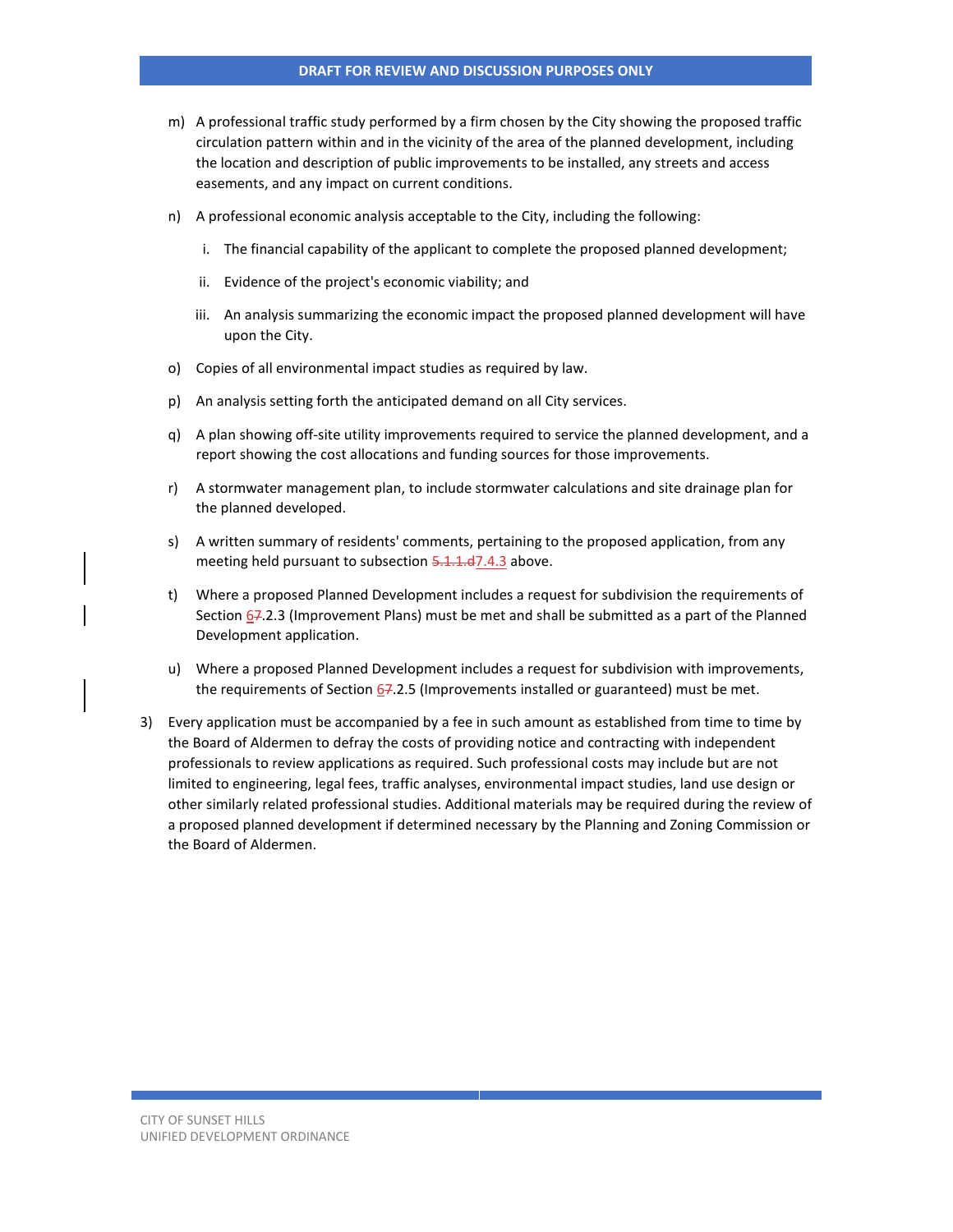# **87.6 – Effect of Approval or Denial**

- 1) Approval of the planned development permit by the Board of Aldermen authorizes the applicant to proceed with any necessary applications for building permits, certificates of occupancy, and other permits which the City may require for the proposed planned development. The City Administrator or his/her designee shall review applications for these permits for compliance with the terms of the planned development permit granted by the Board of Aldermen. No permit shall be issued for development which does not comply with the terms of the planned development permit.
- 2) The Board of Aldermen shall direct the City Administrator or his/her designee to revise the Official Zoning Map to reflect the existence and boundaries of each planned development.
- 3) Subject to subsection seven below, an approval of a planned development permit by the Board of Aldermen shall be null and void if the recipient does not file an application for a building permit relative to the proposed planned development within nine (9) months after the date of adoption of the Ordinance approving the planned development permit.
- 4) Subject to subsection seven below, an approval of a planned development permit by the Board of Aldermen shall be null and void if construction has not commenced within 15 months and is not completed within 30 months after the date of adoption of the Ordinance approving the planned development permit.
- 5) Subject to subsection 8 below, an approval of a planned development permit with a phasing plan shall be null and void if construction has not commenced or is not completed in accordance with the terms of that phasing plan.
- 6) An approval of a planned development permit with a master development plan shall be null and void if construction has not commenced or is not completed in accordance with the terms and conditions contained in the development master plan.
- 7) An extension of the time requirements stated in subsections three, four, five, and six of this Section may be granted by the Board of Aldermen for good cause shown by the applicant, provided a written request is filed with the City at least four weeks prior to the respective deadline.
- 8) A planned development permit shall be null and void if the use or combination of uses for which the approval was granted ceases for a consecutive period of one year.
- 9) No application for a planned development which was previously denied by the Board of Aldermen shall be considered by the Planning and Zoning Commission or the Board of Aldermen if it is resubmitted in substantially the same form and/or content within one year of the date of such prior denial. In this regard:
	- a. City Administrator or his/her designee shall review the application for a planned development and determine if the application is or is not substantially the same. An applicant has the right to request a hearing before the Board of Aldermen to appeal the determination of the City Administrator or his/her designee that the application is substantially the same, provided a petition for appeal is filed in writing with City Administrator or his/her designee within 10 days of the determination.